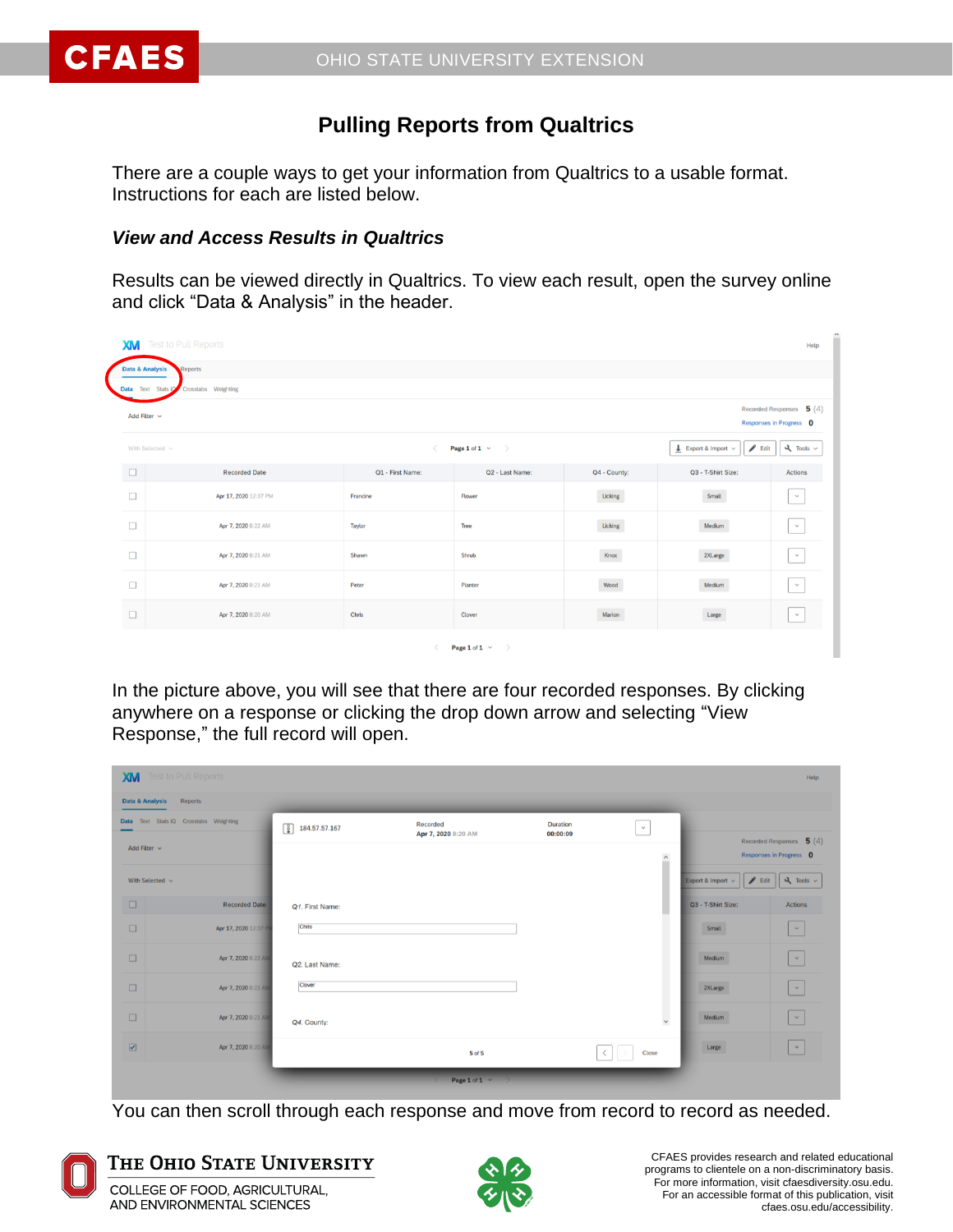# *Exporting Raw Data*

Results can also be exported in an Excel Spreadsheet. To do so, return to the "Data & Analysis" tab.

| ×<br><b>XM</b> Test to Pull Reports<br>Help                                     |                                                                                                                                                       |                  |                 |              |                               |                                |  |  |
|---------------------------------------------------------------------------------|-------------------------------------------------------------------------------------------------------------------------------------------------------|------------------|-----------------|--------------|-------------------------------|--------------------------------|--|--|
| <b>Data &amp; Analysis</b><br>Reports                                           |                                                                                                                                                       |                  |                 |              |                               |                                |  |  |
|                                                                                 | Crosstabs Weighting                                                                                                                                   |                  |                 |              |                               |                                |  |  |
| Recorded Responses $\,$ 5 $(4)$<br>Add Filter $\sim$<br>Responses in Progress 0 |                                                                                                                                                       |                  |                 |              |                               |                                |  |  |
|                                                                                 | $\blacktriangleright$ Edit<br>$\lambda$ Tools $\sim$<br>$L$ Export & Import $\sim$<br>Page 1 of 1 $\times$<br>With Selected $\,$ $\vee$<br>$\epsilon$ |                  |                 |              |                               |                                |  |  |
| $\Box$                                                                          | <b>Recorded Date</b>                                                                                                                                  | Q1 - First Name: | Q2 - Last Name: | Q4 - County: | Q3 - T-Shirt Size:            | Actions                        |  |  |
| $\Box$                                                                          | Apr 17, 2020 12:37 PM                                                                                                                                 | Francine         | Flower          | Licking      | $\ensuremath{\mathsf{Small}}$ | $\checkmark$                   |  |  |
| $\Box$                                                                          | Apr 7, 2020 8:22 AM                                                                                                                                   | Taylor           | Tree            | Licking      | Medium                        | $\mathbb{R} \times \mathbb{R}$ |  |  |
| $\Box$                                                                          | Apr 7, 2020 8:21 AM                                                                                                                                   | Shawn            | Shrub           | Knox         | 2XLarge                       | $\sim$                         |  |  |
| $\Box$                                                                          | Apr 7, 2020 8:21 AM                                                                                                                                   | Peter            | Planter         | Wood         | Medium                        | $\checkmark$                   |  |  |
| $\Box$                                                                          | Apr 7, 2020 8:20 AM                                                                                                                                   | Chris            | Clover          | Marion       | $_{\rm Large}$                | $\checkmark$                   |  |  |
|                                                                                 | Page 1 of 1 $\times$                                                                                                                                  |                  |                 |              |                               |                                |  |  |

On the right of the screen, you will see the "Export & Import" drop down. Select this, and then select "Export Data"

| XМ          | $\hat{ }$<br>Test to Pull Reports<br>Help                                            |                                          |                      |              |                                                           |                                |  |  |
|-------------|--------------------------------------------------------------------------------------|------------------------------------------|----------------------|--------------|-----------------------------------------------------------|--------------------------------|--|--|
|             | Reports<br><b>Data &amp; Analysis</b>                                                |                                          |                      |              |                                                           |                                |  |  |
| <b>Data</b> | Text Stats iQ Crosstabs Weighting                                                    |                                          |                      |              |                                                           |                                |  |  |
|             | Recorded Responses $\overline{5}(4)$<br>Add Filter $\sim$<br>Responses in Progress 0 |                                          |                      |              |                                                           |                                |  |  |
|             | With Selected $\sim$                                                                 | $\overline{\left\langle \right\rangle }$ | Page 1 of 1 $\times$ |              | $\frac{1}{2}$ Export & Import $\sim$<br>L Export Data     | $\lambda$ Tools $\sim$<br>idit |  |  |
| $\Box$      | <b>Recorded Date</b>                                                                 | Q1 - First Name:                         | Q2 - Last Name:      | Q4 - County. | <b>D</b> Import Data                                      | <b>Actions</b>                 |  |  |
| $\Box$      | Apr 17, 2020 12:37 PM                                                                | Francine                                 | Flower               | Licking      | ⊙ Response Export Automation<br>Manage Previous Downloads | $\checkmark$                   |  |  |
| $\Box$      | Apr 7, 2020 8:22 AM                                                                  | Taylor                                   | Tree                 | Licking      | View Automation History                                   | $\checkmark$                   |  |  |
| $\Box$      | Apr 7, 2020 8:21 AM                                                                  | Shawn                                    | Shrub                | Knox         | 2XLarge                                                   | $\prec$                        |  |  |
| $\Box$      | Apr 7, 2020 8:21 AM                                                                  | Peter                                    | Planter              | Wood         | Medium                                                    | $\checkmark$                   |  |  |
| $\Box$      | Apr 7, 2020 8:20 AM                                                                  | Chris                                    | Clover               | Marion       | Large                                                     | $\sim$                         |  |  |
|             | Page 1 of 1 $\vee$<br>$\rightarrow$                                                  |                                          |                      |              |                                                           |                                |  |  |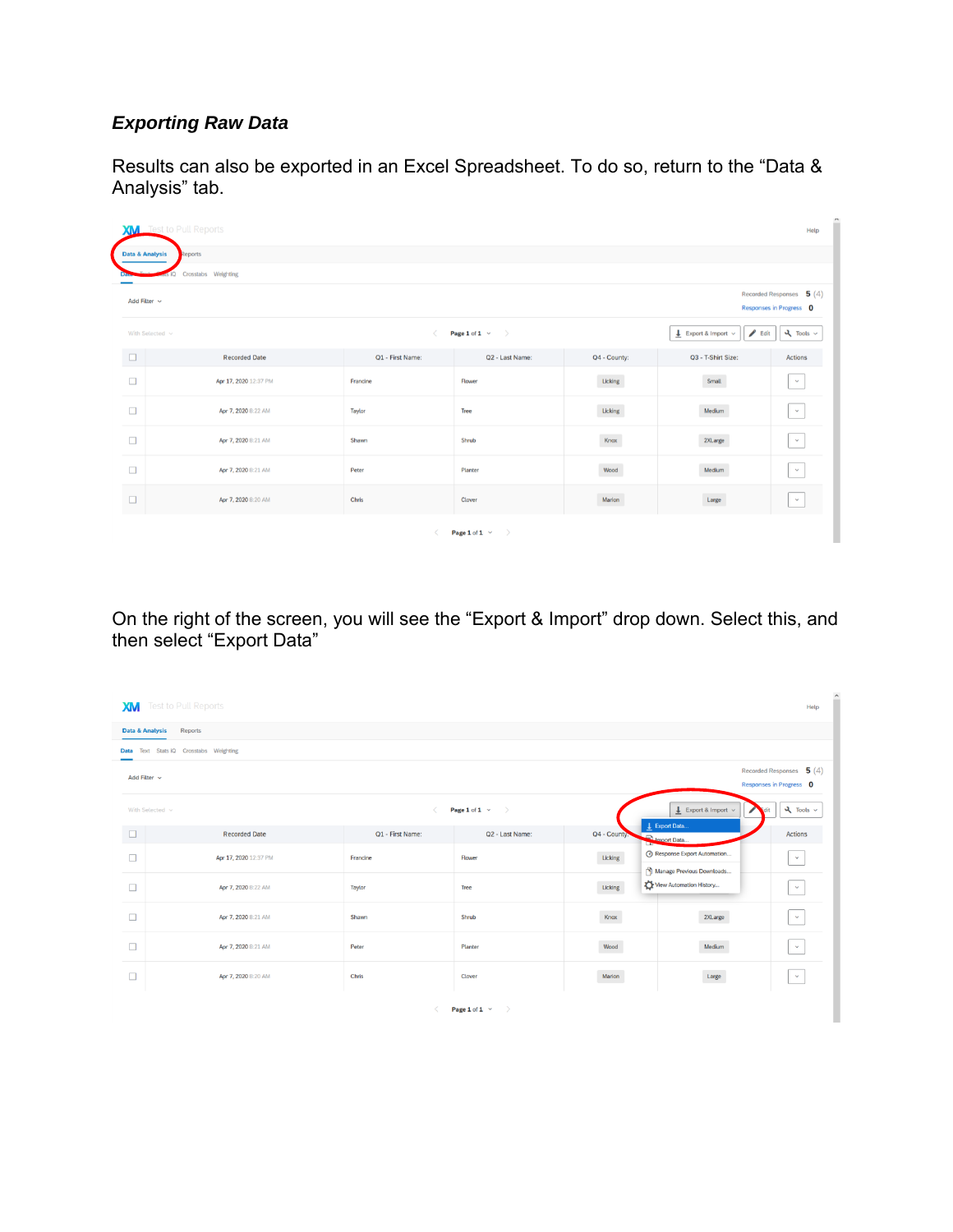Once you select "Export Data," a new window will open for you to select the file type for the export, including Excel. Once you select Excel and hit "Download," the data will download to your computer in a zipped folder. This can then be opened and modified as needed for your use.

|                                                            |                                                                       |                                                                             | Reports                                | Data & Analysis   |
|------------------------------------------------------------|-----------------------------------------------------------------------|-----------------------------------------------------------------------------|----------------------------------------|-------------------|
|                                                            |                                                                       |                                                                             | Data Text Stats IQ Crosstabs Weighting |                   |
| Recorded Responses 5 (4)<br>Responses in Progress 0        | <b>Use Legacy Exporter</b>                                            | Download Data Table                                                         |                                        | Add Filter v      |
| $25 - 700$<br>$\frac{1}{2}$ Export & Import $\sim$<br>Bdit | Google Drive<br>User Submitted Files<br>Tableau                       | XML<br>SPSS<br>CSV<br>TSV<br>Excel                                          |                                        | With Selected. v. |
| Q3 - T-Shirt Size:<br>Actions                              | Export your data as an XLSX file - an Excel-compatible format. If you | Excel<br>$x =$                                                              | <b>Recorded Date</b>                   | $\Box$            |
| Small<br>$\mathbf{v}$                                      |                                                                       | 88<br>have a very large number of responses, use TSV instead.<br>Learn More | Apr 17, 2020 12:37 PM                  | $\Box$            |
| Medium<br>$\sim$                                           |                                                                       | Download all fields                                                         | Apr 7, 2020 8:22 AM                    | $\Box$            |
| $\mathbf{v}$<br>2XLarge                                    |                                                                       | ○ Use numeric values<br>C Use choice text                                   | Apr 7, 2020 8:21 AM                    | $\Box$            |
| $\omega$<br>Medium                                         |                                                                       |                                                                             | Apr 7, 2020 8:21 AM                    | $\Box$            |
| <b>CONTRACTOR</b><br>Large<br>$\mathcal{M}_\mathrm{c}$     | $\perp$ Download<br>Close                                             | More Options                                                                | Apr 7, 2020 8:20 AM                    | $\Box$            |

The first several columns of the Excel file (shown in gray below) will have information that likely won't be useful to you about the entry – feel free to delete these. However, all the other information from your survey will be there!

| AutoSave $\overline{(-\circ)}$ $\overline{(-)}$ $\overline{(-)}$ $\vee$ $\vee$ $\vee$ $\overline{(-)}$ Test to Pull Reports_April 7, 2020_11.20 - Read-Only - Excel                                                                                                                                                                                                                                                                                                                                                                                                                                                                                                                                                                                                                                        | D Search                                                                                                                                                                                                     |                                             |                                                                                                                                                                                                                  | Longo, Sarah F. (LS ED - D<br>$\mathsf{x}$                                                                                                                             |
|------------------------------------------------------------------------------------------------------------------------------------------------------------------------------------------------------------------------------------------------------------------------------------------------------------------------------------------------------------------------------------------------------------------------------------------------------------------------------------------------------------------------------------------------------------------------------------------------------------------------------------------------------------------------------------------------------------------------------------------------------------------------------------------------------------|--------------------------------------------------------------------------------------------------------------------------------------------------------------------------------------------------------------|---------------------------------------------|------------------------------------------------------------------------------------------------------------------------------------------------------------------------------------------------------------------|------------------------------------------------------------------------------------------------------------------------------------------------------------------------|
| File Home Insert Page-Layout Formulas Data Review View Help Acrobat                                                                                                                                                                                                                                                                                                                                                                                                                                                                                                                                                                                                                                                                                                                                        |                                                                                                                                                                                                              |                                             |                                                                                                                                                                                                                  | the D Comments                                                                                                                                                         |
| $\sum_{k=1}^{N}$ Cut<br>$L \cap \text{Copy } \sim$<br>Paste<br>$\frac{1}{2}$ Format Painter<br>Clipboard                                                                                                                                                                                                                                                                                                                                                                                                                                                                                                                                                                                                                                                                                                   | Calibri $\vee$ 11 $\vee$ A <sup>*</sup> A <sup>*</sup> $\equiv \equiv \equiv$ $\gg$ $\vee$ 22 Wrap Text<br>General<br><b>Si</b> Font <b>Si</b> Alignment <b>Si</b> Number                                    | H<br>$\Box$<br>$\overline{v}$<br>Styles     | <b>■ BB ■ E</b> autosum × Aマ<br>$\overline{\downarrow}$ Fill $\sim$<br>Insert Delete Format<br>$\Diamond$ Clear $\lor$<br>$\sim$ $\sim$ $\sim$<br>and the contract of the Cells<br>the control of the control of | S<br>Sort & Find &<br>Ideas<br>Sensitivity<br>Filter ~ Select ~<br>$\sim$ 100 $\mu$<br>Editing<br>I deas Sensitivity<br>$\boldsymbol{\wedge}$                          |
| A1 $\cdot$ $\mid$ $\times$ $\cdot$ $\mid$ $\cdot$ StartDate                                                                                                                                                                                                                                                                                                                                                                                                                                                                                                                                                                                                                                                                                                                                                |                                                                                                                                                                                                              |                                             |                                                                                                                                                                                                                  |                                                                                                                                                                        |
| $A \quad B \quad C \quad D \quad E \quad F \quad G \quad H \quad I \quad I$<br>StartDate EndDate Status IPAddress Progress Duration (in seconds Finishec RecordedDate Responseld RecipientLastName RecipientFirstName RecipientEmail ExternalReference LocationLatitude LocationLongitude DistributionChannel<br>Start Dat + End Date + Response Ty + IP Address + Progre + Duration (in secon + Finist + Recorded Dt + Response ID - Respient Last Na + Recipient Linst Na + Recipient Erist Na + Recipient Erist Na + Recipient Erist Na + Re<br>184, 57, 57, 167<br>announce couponess IP Address<br>100<br><b>BRARRANNING BUUUDEERR IP Address</b><br>184, 57, 57, 167<br>100<br>announces supposed IP Address<br>184, 57, 57, 167<br>100<br>annousses assessess IP Address<br>184, 57, 57, 167<br>100 | <b>CONTRACT CONTRACT CONTRACT</b><br>9 True 4/7/2020 8:20 R_20Trhknt0BPDp4I<br>16 True 4/7/2020 8:21 R_2AEYCucQbuAO0cz<br>34 True 4/7/2020 8:21 R_1nQ2h1lY6i92NSJ<br>46 True 4/7/2020 8:22 R urZx0xYHkvYSFUS | the control of the control of<br><b>M</b> C | 40.05349731<br>-83.01869965 anonymous<br>EN<br>40.05349731<br>-83.01869965 anonymous<br>EN<br>40.05349731<br>-83.01869965 anonymous<br>EN<br>40.05349731<br>-83.01869965 anonymous<br>EN                         | R S T U V A<br>Q2<br>Q4 Q3<br>Clover<br>Marion Large<br>Chris<br>Planter<br>Wood Medium<br>Peter<br>Shawn<br>Shrub<br>Knox 2XLarge<br>Taylor<br>Licking Medium<br>Tree |
|                                                                                                                                                                                                                                                                                                                                                                                                                                                                                                                                                                                                                                                                                                                                                                                                            |                                                                                                                                                                                                              |                                             |                                                                                                                                                                                                                  |                                                                                                                                                                        |
|                                                                                                                                                                                                                                                                                                                                                                                                                                                                                                                                                                                                                                                                                                                                                                                                            |                                                                                                                                                                                                              |                                             |                                                                                                                                                                                                                  |                                                                                                                                                                        |
|                                                                                                                                                                                                                                                                                                                                                                                                                                                                                                                                                                                                                                                                                                                                                                                                            |                                                                                                                                                                                                              |                                             |                                                                                                                                                                                                                  |                                                                                                                                                                        |
|                                                                                                                                                                                                                                                                                                                                                                                                                                                                                                                                                                                                                                                                                                                                                                                                            |                                                                                                                                                                                                              |                                             |                                                                                                                                                                                                                  |                                                                                                                                                                        |
|                                                                                                                                                                                                                                                                                                                                                                                                                                                                                                                                                                                                                                                                                                                                                                                                            |                                                                                                                                                                                                              |                                             |                                                                                                                                                                                                                  |                                                                                                                                                                        |
| SheetO<br>$(+)$<br>$4 \rightarrow$                                                                                                                                                                                                                                                                                                                                                                                                                                                                                                                                                                                                                                                                                                                                                                         |                                                                                                                                                                                                              | $\frac{1}{2}$ $\overline{4}$                | 冊<br>Average: 18838.33273    Count: 102    Sum: 527473.3166                                                                                                                                                      | $\rightarrow$<br>凹<br>$- + 63%$<br>$-$                                                                                                                                 |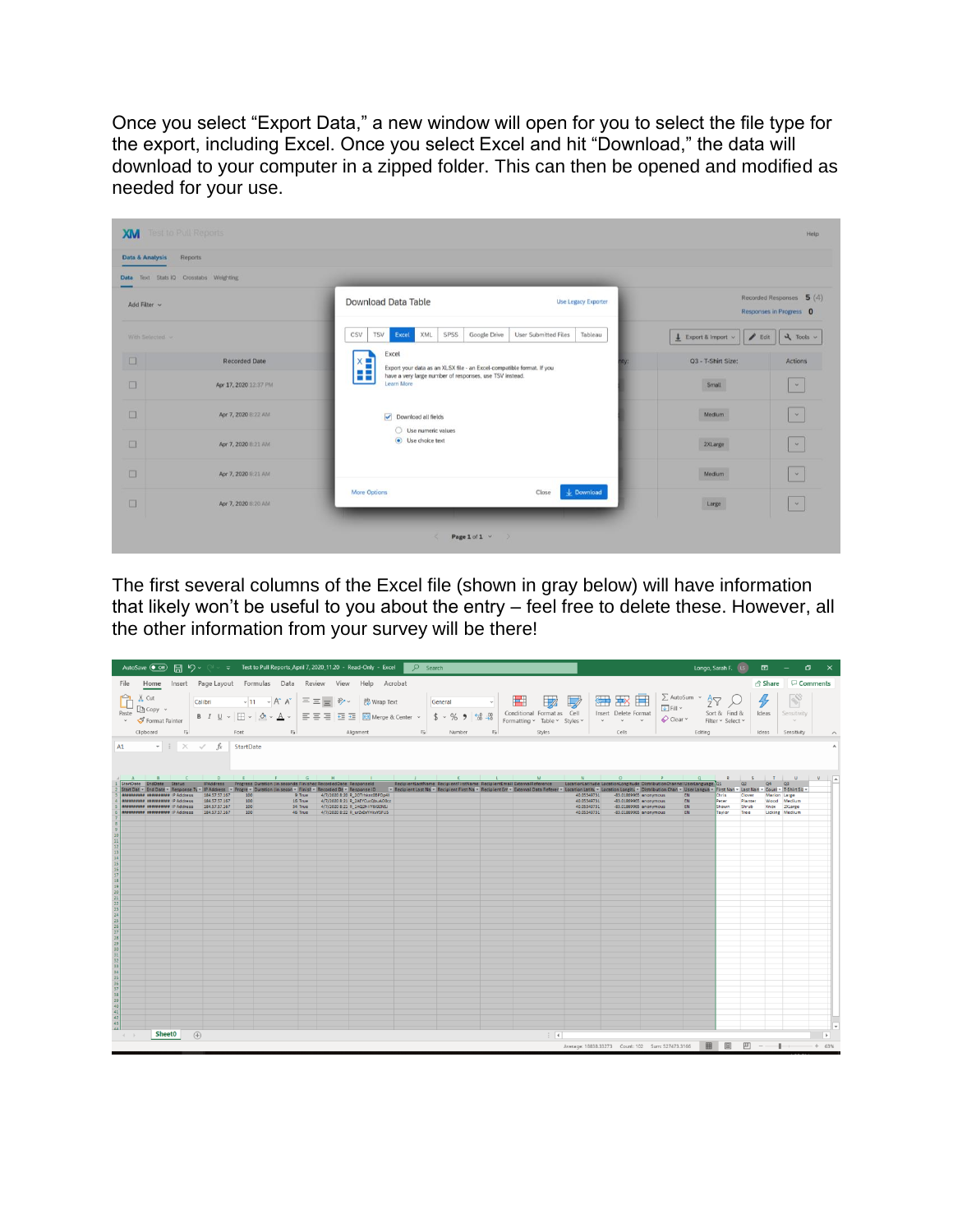### *Filter Data by State and County within Qualtrics*

When given access to Qualtrics reports, you have the option to only see your county's (or state's) responses within Qualtrics. To do so, first go to the "Reports" page. Once on this page, you will see a blue button that says "Default Report" and a white button next to that that says "Add Filter." Select "Add Filter."



After clicking "Add Filter," a drop down menu with open and you will be prompted to select the question you would like to filter by. Find and select "County." If you are outside of Ohio, you will want to select "State" and filter from there.

| <b>Test to Pull Reports</b><br>XM         |                                                 |               |                             |
|-------------------------------------------|-------------------------------------------------|---------------|-----------------------------|
| Data & Analysis<br><b>Reports</b>         |                                                 |               |                             |
| <b>Results</b> Reports                    |                                                 |               |                             |
| Report: Default Report v                  | Add Filter $\sqrt{}$                            |               | $\ll^0$ Share Report $\sim$ |
| Add Report Breakout                       | a                                               |               |                             |
| <b>Q</b> Search Questions                 | <b>Saved Filters</b>                            | $\rightarrow$ |                             |
| + Create Custom Page                      | <b>Survey Metadata</b><br><b>Contact Fields</b> | $\,$<br>$\,$  |                             |
|                                           | Q1 - First Name:                                |               |                             |
| $\boxed{A}$ Q1 - First Name:              | Q2 - Last Name:<br>Q4 - County:                 |               | $\blacksquare$              |
| $\boxed{A}$ Q2 - Last Name:               | 03 - T-Shirt Size:                              |               |                             |
| $\frac{•}{•}$ $\equiv$ Q4 - County:       | Taytor                                          |               | $\blacksquare$              |
| $\frac{1}{2}$ $\equiv$ Q3 - T-Shirt Size: | Shawn                                           |               | Ů                           |
|                                           | Peter                                           |               | $\blacksquare$              |
|                                           | Chris                                           |               | $\blacksquare$              |

You will then be prompted to "Select Operator" and "Select Operand."

| . .<br><b>Test to Pull Reports</b><br><b>XM</b>                                                                            | Help                                                                   |
|----------------------------------------------------------------------------------------------------------------------------|------------------------------------------------------------------------|
| Data & Analysis<br><b>Reports</b>                                                                                          |                                                                        |
| <b>Results</b> Reports<br>____                                                                                             |                                                                        |
| Report: Default Report v<br>Select Operand $\vee$ $\Theta$<br>Manage Filters<br>$Q4$ - County: $\vee$<br>Select Operator v | $\ll^0$ Share Report $\sim$<br>$\ddot{\mathbf{Q}}$ $\ddot{\mathbf{Q}}$ |
| Add Report Breakout<br>$\mathbf{v}$<br>Q1 - First Name:                                                                    | Page Options v                                                         |